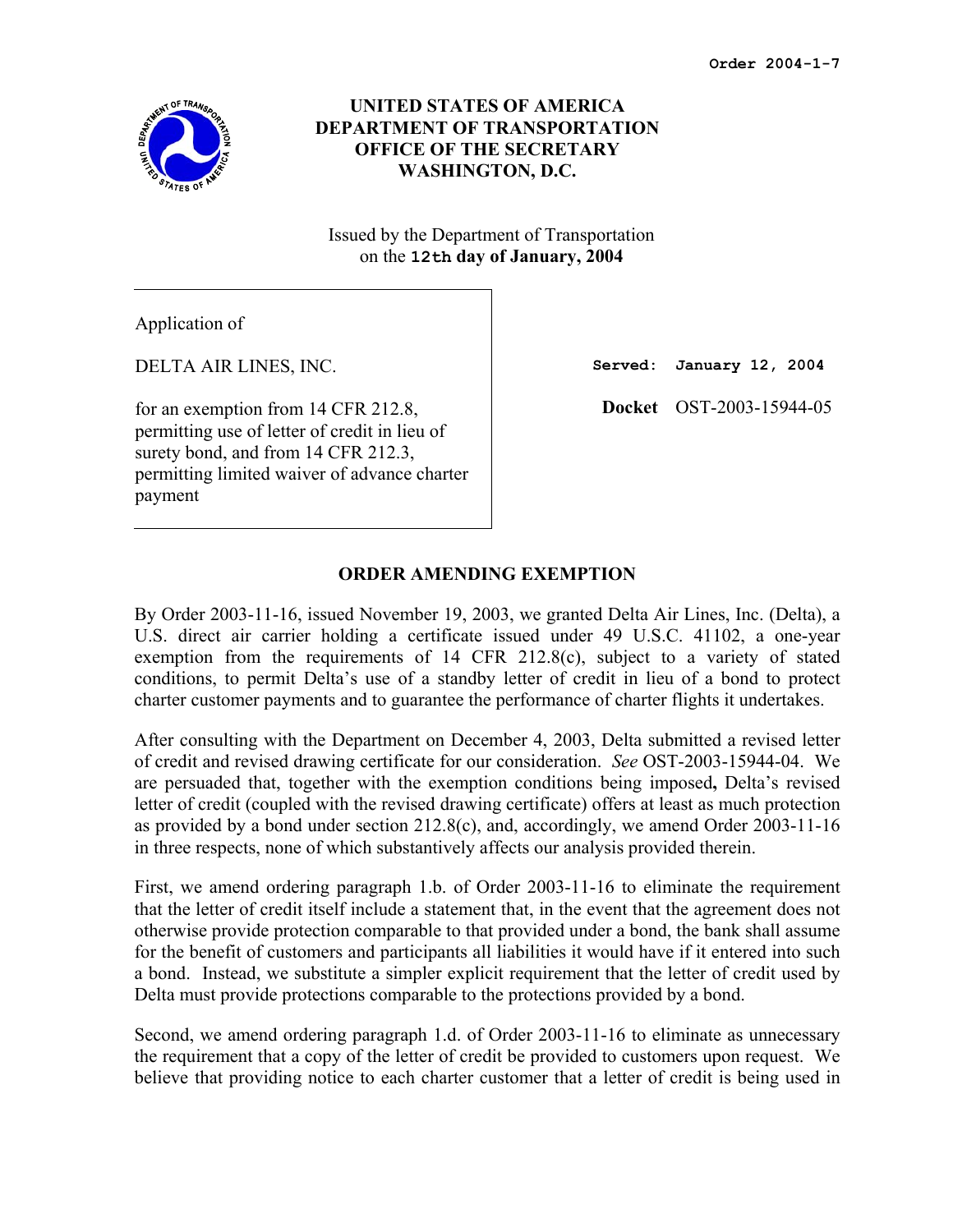lieu of a bond to provide financial protection is sufficient to inform charter customers of the nature and consequences of Delta's substitution. We therefore retain the notice requirement.

Third, we amend Order 2003-11-16 to eliminate ordering paragraph 1.e. in view of the inherent protections afforded by a letter of credit and the language of new ordering paragraph 1.b. herein.

As stated in Order 2003-11-16, the exemption granted by this order does not relieve Delta of its regulatory duty, under 14 CFR 212.3(f), to return to his or her point of origin any roundtrip charter passenger who received the outbound portion of such transportation under this exemption.

# **ACCORDINGLY:**

- 1. We amend ordering paragraph 1 of Order 2003-11-16 to read as follows:
	- 1. We grant Delta an exemption from 14 CFR 212.8(c) for one year, to allow it to use a standby letter of credit ("Letter of Credit"), in lieu of a surety bond, to secure the advance payments of charter customers' funds and the performance of return carriage for round-trip charter operations where the outbound portion has been completed, provided that:
		- a. The Letter of Credit shall provide recourse to charter customers for all monies paid to the air carrier for charter services provided under 14 CFR Part 212 and/or 14 CFR Part 380;
		- b. The Letter of Credit must provide protection to charter customers and/or participants comparable to that provided under a surety bond as provided in Appendix A to 14 CFR Part 212;
		- c. Delta may not collect advance payments from charter customers such that the total of such payments would exceed the face amount of the Letter of Credit;
		- d. Each charter customer must receive notice that a Letter of Credit is being used to provide financial protection;
		- e. Delta must submit to the Department's Special Authorities Division copies of any Letter of Credit it wishes to use under this exemption to confirm that their terms meet the requirements set forth by this order; and
		- f. Semi-annually, beginning six months after the effective date of this order and continuing to and including twelve months after the effective date, Delta must provide the Department with monthly information for each of the preceding six months listing (i) the amount of any advance payments Delta is holding for charter flights to be performed by Delta under Part 212, and (ii) the amount of any advance payments Delta is holding for any charters to be performed by Delta under Part 380 (including Public Charters where Delta has agreed to substitute its own security arrangement to provide financial protection for any